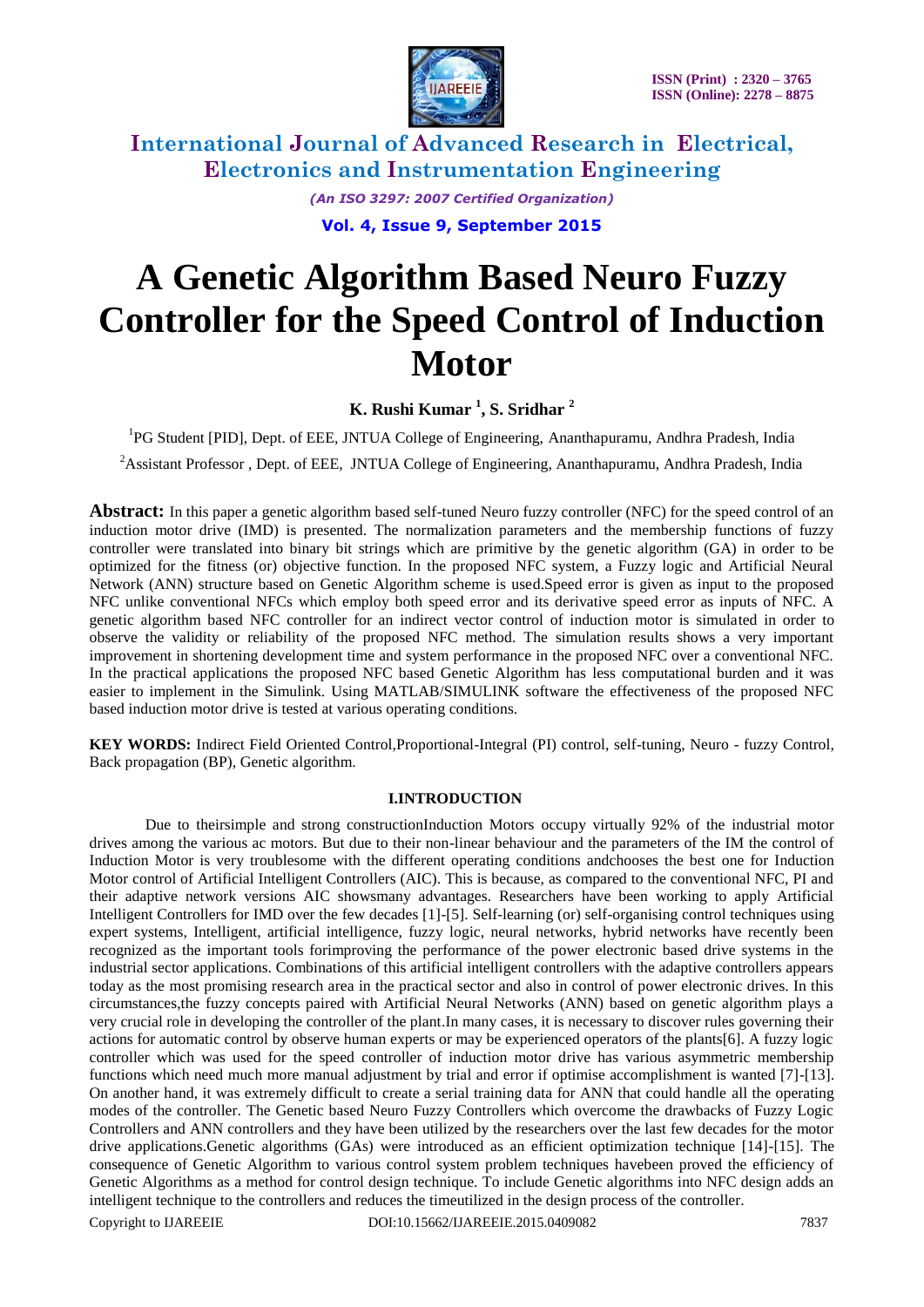

*(An ISO 3297: 2007 Certified Organization)*

### **Vol. 4, Issue 9, September 2015**

Design of a NFC using Genetic Algorithm and demonstrates its operative behaviour for the performance advancement of the IMDis presented. Various membership functions like triangular, trapezoidal and linear membership functions were defined to reflect the actions of the control technique rules.In order to develop the NFC a new fuzzy self-tuning parameter is introduced to resolute not only the control rules, but also the best location for each rule of NFC. Genetic Algorithm is usedin order to search for desirable settings of the control parameters of the IM drives. By using MATLAB the simulation results shows that the proposed NFC controller increases the performance of the induction motor which was studied over the various range of operating conditions.In thepresent paper, to reduce the settling time of the responses and make the speed of response very high a sincere attempt was developed by developing an efficient controller called Genetic based NFC control strategy.

#### **II. MOTOR DYNAMICS AND CONTROL STRUCTURE**

#### **2.1Induction Motor Modelling**

A mathematical model is needed in order to control the power electronic drive system. This mathematical model is further required to design various type of controllers to control the process of the system. In this section, the mathematical modelling of the squirrel cage induction motor(SCIM) is presented. The mathematical model of the SCIM system consists of field oriented control of induction motor, hysteresis current controller, PWM voltage source inverter.

The mathematical modelling ispresented in (1)-(4) for the three-phase star-connected SCIM in a synchronously rotating reference frame.

| $=$     | (1) |
|---------|-----|
| $= + +$ | (2) |
| $= (-)$ | (3) |
| $=$     | (4) |

Where

and are the direct and quadrature-axis stator voltages

and are the direct and quadrature-axis stator currents

and are direct and quadrature-axis rotor currents

and are the stator and rotor resistances per phase

, are the self and mutual inductances of the stator and rotor

is speed of the rotating magnetic field

is rotor speed of IM

*P* is number of poles

is differential operator (*d/dt*)

is the load torque

is the rotor inertia of IM

is rotor damping coefficient

and is rotor position of IMD

The direct and quadrature axis stator voltages and currents were related to the 3-phase representations by formula (5) where x represents voltage or current.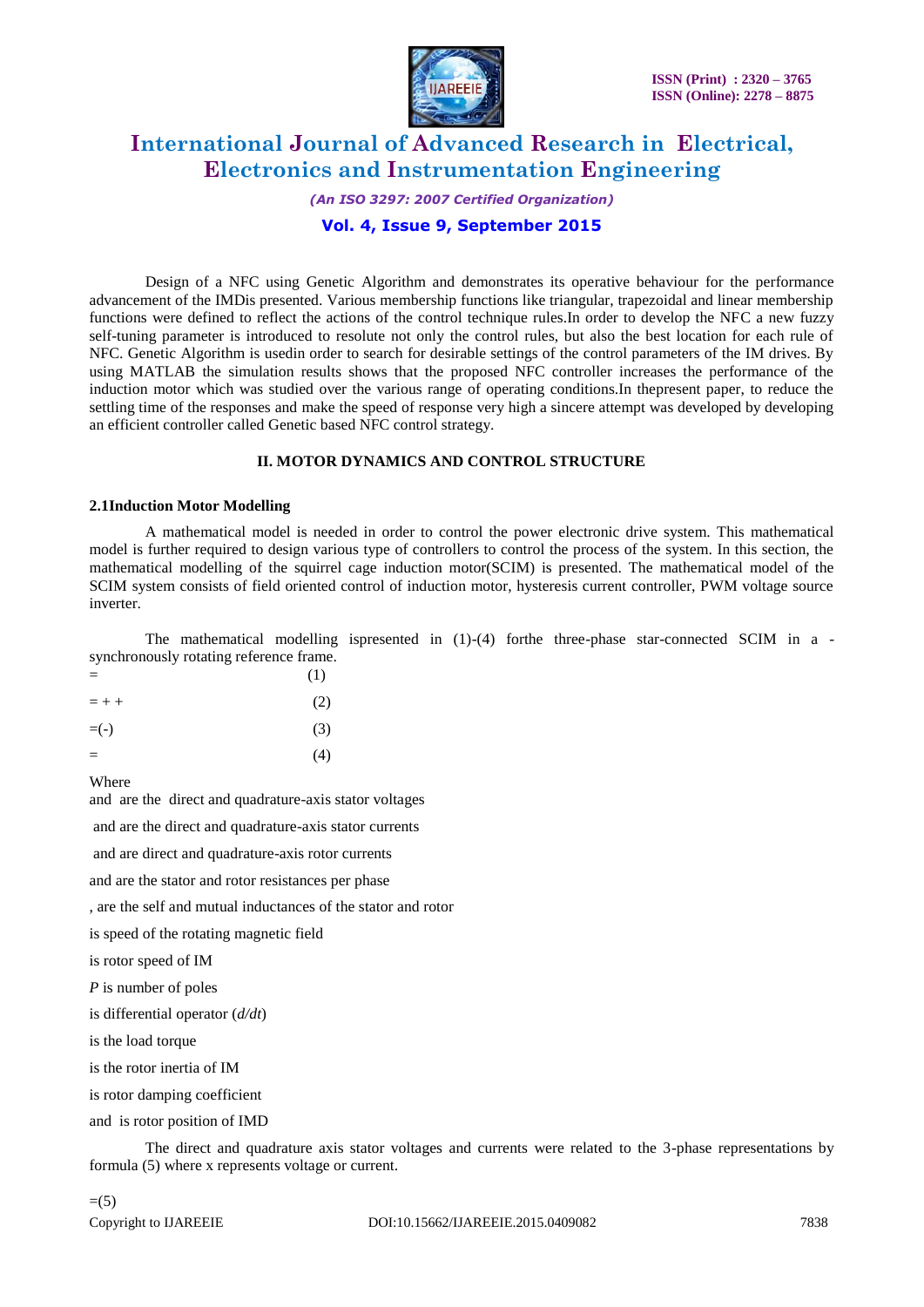

*(An ISO 3297: 2007 Certified Organization)*

### **Vol. 4, Issue 9, September 2015**

This induction motors model is further progressed to design a adaptive controller using Genetic Algorithm in the next section.

#### **2.2Control Structure**

Maintain the magnetizing current at a constant rebuked value by settling is the main feature of the indirect field-oriented controller. Thus torque-yielding current component can be adjusted according to the torque demand.The mathematical equations can be written as

 $=$  (6)  $=$  (7)  $=$  (8)

Where

is slip speed and

is direct axis rotor flux linkage.

Equations  $(1) - (8)$  are used to simulate the total drive. The block diagram of the indirect FOC of induction motor based on proposed NFC is shown in Fig.1. The configuration of the total drive consists of an induction motor fed by a current controlled VSI. In order to produce the reference torque the normalised speed error was processed by the Neuro Fuzzy Controller and the commanded current is calculated as follows from (9):

$$
=(n)\tag{9}
$$

Where the currents and were transformed into, and by inversePark's transformation in the vector rotation block. Later the corresponding actual currents , and are then compared with the phase command currents , and to createthe pulse width-modulation (PWM) logicsignals, which were used to trigger the power semiconductorswitches of the three-phase inverter. To run the motor the inverter produces theactual voltages. Genetic Algorithm (GA) was used to efficient controller parameters in every closed loop avector control scheme at every operating condition. In order to ensurezero steady state error, minimum speed deviation, and settling time a performance index is developed in an optimal procedure of the genetic algorithm.

#### **III. NEURO-FUZZY CONTROLLER DESIGN**

The proposed Neuro Fuzzy Controllerconsists of 4-layer artificial neural network (ANN) structure and fuzzy logic with a learning algorithm for the neural network is shown in fig.2. In order to closely match the desired performance of the systemthe learning algorithm simplifies the Neuro Fuzzy Controller. The perceptible discussions on various layers of the Neuro Fuzzy Controller are shown below.

#### *Input Layer:*

Thestandard speed error is given as input for the NFC, which is given by:  $= *100\%$  (10)

Where is the measured speed, is the command speed, *I* denotes the first layer.

#### *Fuzzification (second) Layer:*

In the proposed Neuro Fuzzy Controller, triangular linear and trapezoidal functions are chosen as the membership functions. To determine the fuzzy number for the input layer membership functions like triangular, linear and trapezoidal were based on fuzzy set is used..

#### **Rule Layer (third) Layer:**

Each rule in this layer performs the pre-condition matching of the fuzzy set rules. Because there is only single input in the input layer no "AND" logic is never needed in the rule layer. Every node in this layer determines the weights of fuzzy layer which were standardized. The equations in the rule layer were named as: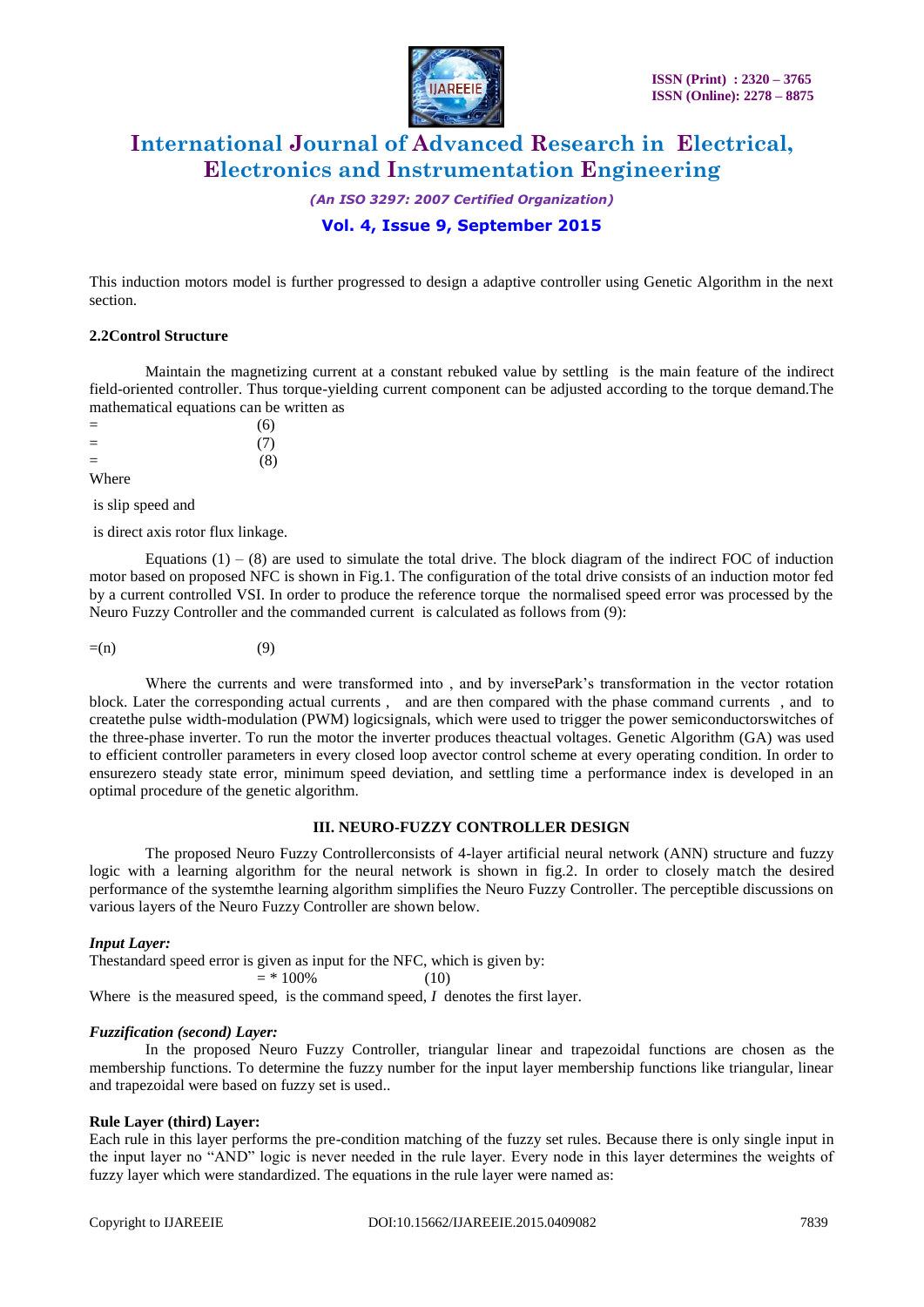

*(An ISO 3297: 2007 Certified Organization)*

### **Vol. 4, Issue 9, September 2015**

(11)

Where is input of the third layer and the output of second layer is same as input of third layer.

#### **De-fuzzification (fourth) layer:**

Here the centre of gravity method was used to reckon or enumerate the output of NFC. This layer was also called as output layer where it sums up the inputs which were coming from the layer 3 and changes the fuzzy classification results into a crisp set values. The node equation was named as:

 $y = (12)$ 

Where is the input of the fourth layer and the output of third layer is same as input of fourth layer.

The performance of NFC is investigated using Genetic Algorithm for reducing the computational burden of proposed Neuro Fuzzy Controller.

#### **IV. GENETIC ALGORITHM (GA)**

Gold-berg stipulatesbroadly give the brief summary and introduction to Genetic Algorithm.

The Genetic Algorithm owe their occurrence to the ideas taken from the study of evolutionary and biological processes furnish or to empower a species to develop over numerous generation techniques which were better suited to the environment.In system identification, design and real timeimplementation and understanding Genetic Algorithm have been proven most powerful [10].

Genetic Algorithm concepts can be adapted into the various formsthat are suitable for the computer implementation.

1) To developthe initial random population consists of individuals whose characteristics were coded by the string of 0's and 1'sthe initialization process is taken up.

2) The Elitism given a objective function (i.e., fitness function)and calculate a fitness function value for each string within the population based on a suitable performance criterion.

3) Based on a probability basischoose pairs of individuals to bread offspring strings, where individuals with a higher fitness value will be more selected than those with a lower fitness value in the Reproduction.

4) By dividing the binary coding of each parent into two or more segments and then the Crossover combines to give a new offspring string that has inherited part of its coding from each parent.

5) With a low probabilitythe Mutation inverse bits is coded.

6) Stop when an allowable generation is attained or search goal is achieved, otherwise go to step ii).

#### **V. GA BASED CONTROLLER PARAMETERS**

In Fig.1, the proposed speed controller is given as input to the fuzzy controller where the current command is made by control parameters was acquired by the Genetic Algorithm and given as input to the indirect vector field oriented control of induction motor. For speed error,an individual bit length of 72 bit which shows 8 bit normalization factors and 8 bit normalization factor for speed error derivative, 8 bit de-normalisation factor for output and 48 bit membership functions.

Table 1 shows parameter of Genetic Algorithm used in this paper

| Possibility over Cross-over      | 0.845  |
|----------------------------------|--------|
| <b>Possibility over Mutation</b> | 0.0082 |
| Number of Generations            | 100    |
| Individual Generations           | 20     |
| Length of Generator              | 72bit  |

The equation of Genetic Algorithm which was based ondifferent strings to NFC controller is given by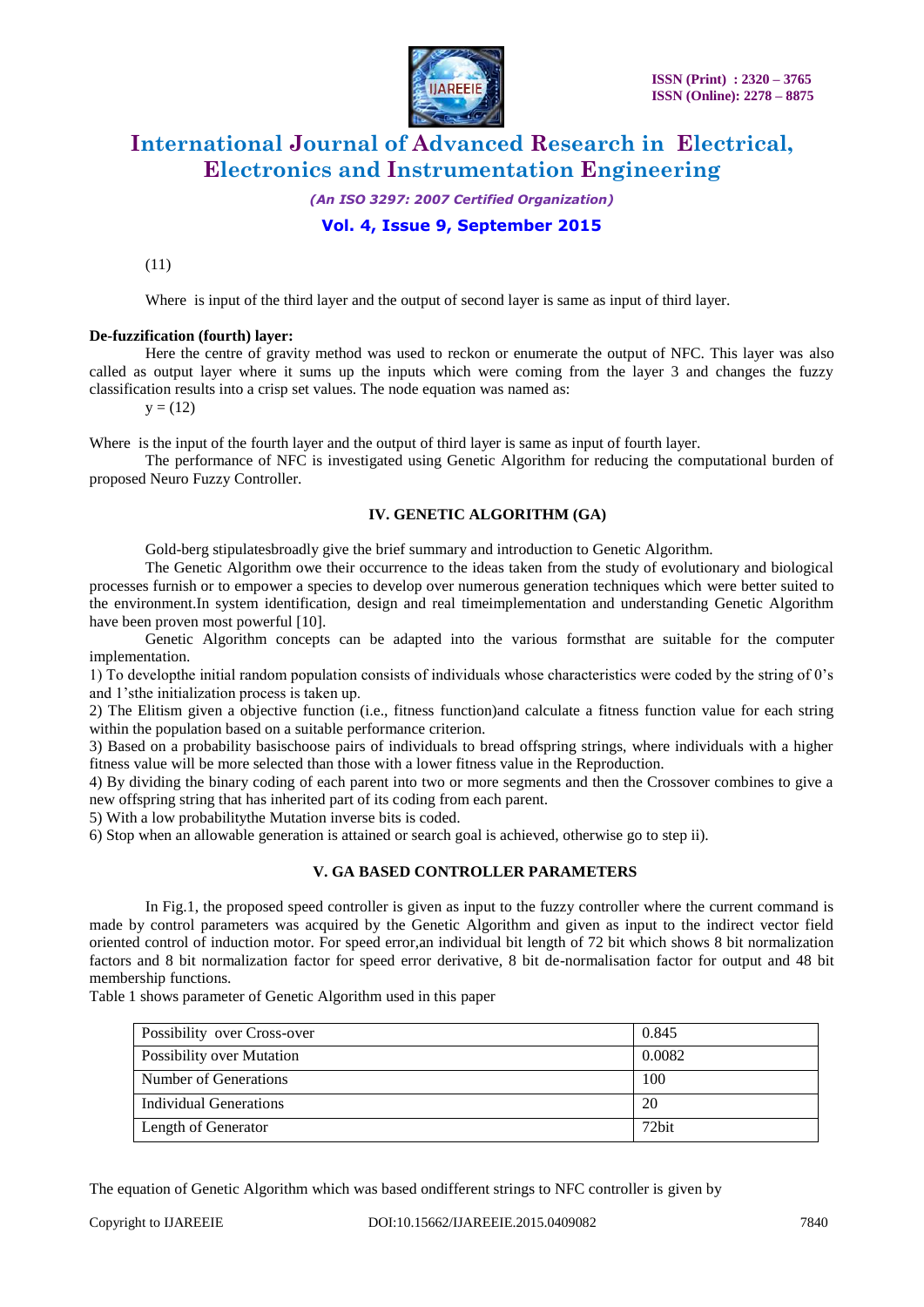

*(An ISO 3297: 2007 Certified Organization)*

### **Vol. 4, Issue 9, September 2015**

 $P(k) = cp(k) + gap(k)$  (13)

Where  $gap(k)$  is the parameter,  $cp(k)$  is the generally obtained parameter*and p(k)* is the parameter of membership function got through GA,  $gap(k)$  is restricted toin the Genetic Algorithm concept. In order to assessindividual fitness value functionsthere are various methods are used.

*Fitness value* = (14) Where are constant values, is the rising time and e is the speed error.

For the proposed NFC control technique various tuning parameters are given in table 1.

### **VI. SIMULATION DIAGRAM AND RESULTS**

The simulated diagram of indirect field oriented control of induction motor is shown in the Figure.1



Fig.1. Simulink diagram of the proposed NFC based induction motor drive using Genetic Algorithm.

The proposed Neuro Fuzzy Controller includes fuzzy logic and a learning algorithm with a 4-layer Artificial Neural Network structure, as shown in Figure. 2 & Figure.3.



Fig.2.Basic Structure of self tuned proposed NFC with four layer structure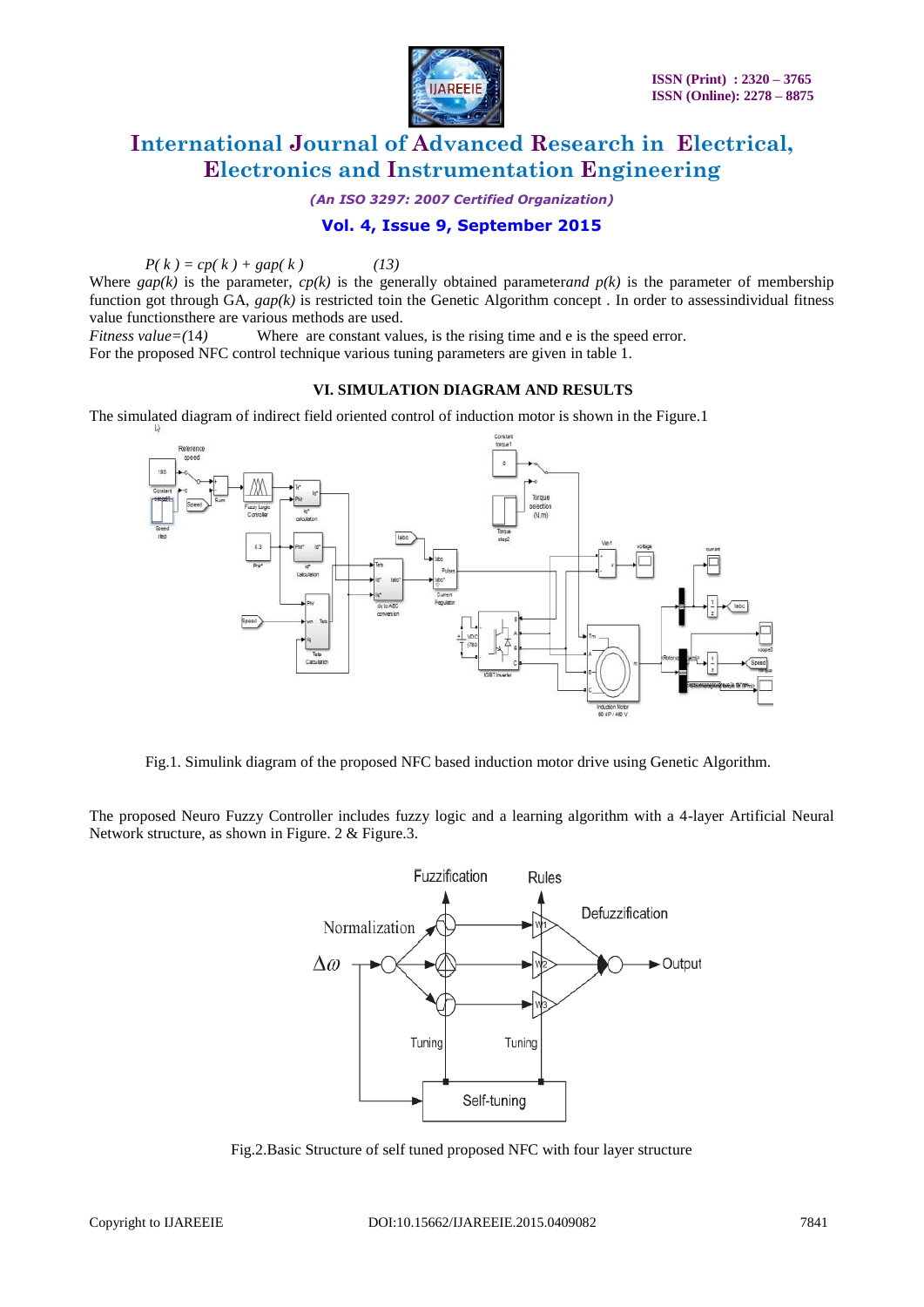

*(An ISO 3297: 2007 Certified Organization)*

### **Vol. 4, Issue 9, September 2015**



Fig.3. Basic Structure of proposed NFC in MATLAB/SIMULINK

The conventional NFC is checked with GA based NFC forproving the validity of the proposed controllerand show the better performance of the proposed controller by using Genetic Algorithm. For the simulated starting responses of the drive at full load the proposed genetic based NFC and conventional NFC based drive system are shown in Fig.'s 4(a)-(c). Genetic Algorithm based NFC have low settling time without any undershoot/overshoot and any steady state error have been observed in the simulation results. Only output is tuned and the speed response shows a little variation at the beginning when it reaches the speed command and therefore each input of the NFC has three membership functions like triangular, linear & trapezoidal membership functions. The zoom in view of speed responses of the load and with the step increase in the load from zero to rated level using the proposed Genetic based Neuro Fuzzy Controller and conventional two- input Neuro Fuzzy Controller are shown in Figures. 5(a)-(c) respectively. It is evident from the results that negligible amount of speed deviation is observed in the proposed GA based Neuro Fuzzy Controller as compared to conventional NFC which was capable of handling load disturbance at the starting response. In the speed responses of the Genetic Algorithm based NFC a small oscillation occurs at the beginning of the steady state and also proposed GA based NFC exhibits low settling time without any undershoot/overshoot and also steady state error. The variation of rotor resistance is a crucial issue for induction motor drive performance. The performance of the drive is tested for all three controllers with double rotor resistance and the speed responses in order to test the performance of the drive with parameter variations was shown in figures 6(a)-(c). The speed responses of the drive with step decrease in speed from 180 rad/sec to 150 rad/sec and then a step increase in speed from 150 rad/sec to 180 rad/sec using proposed NFC & conventional NFC is shown in Fig. 7(a)-(c).

Based upon these tests, the simplified genetic based NFC provides superior performance compared to conventional Proportional Integral controller and it is shown that the proposed NFC doesn't decrease the system performance as compared to the conventional Neuro Fuzzy Controller.



(a) GA tuning for proposed NFC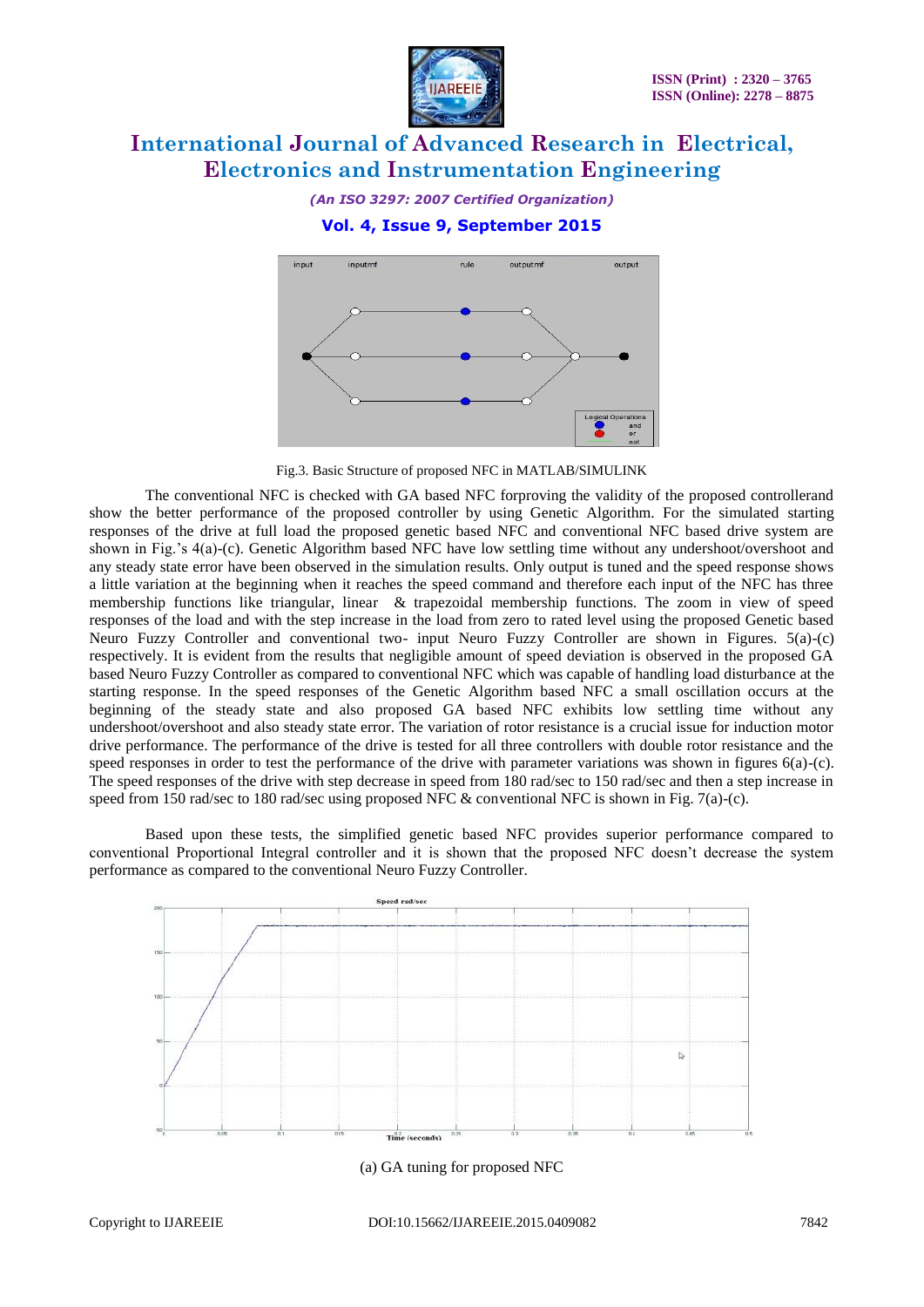

*(An ISO 3297: 2007 Certified Organization)*

**Vol. 4, Issue 9, September 2015**



Fig.4.Speed responses of the drive. (a)GA tuning with Proposed NFC (b) Proposed NFC without GA tuning (c) Conventional Neuro Fuzzy Controller



(b) Proposed NFC without GA tuning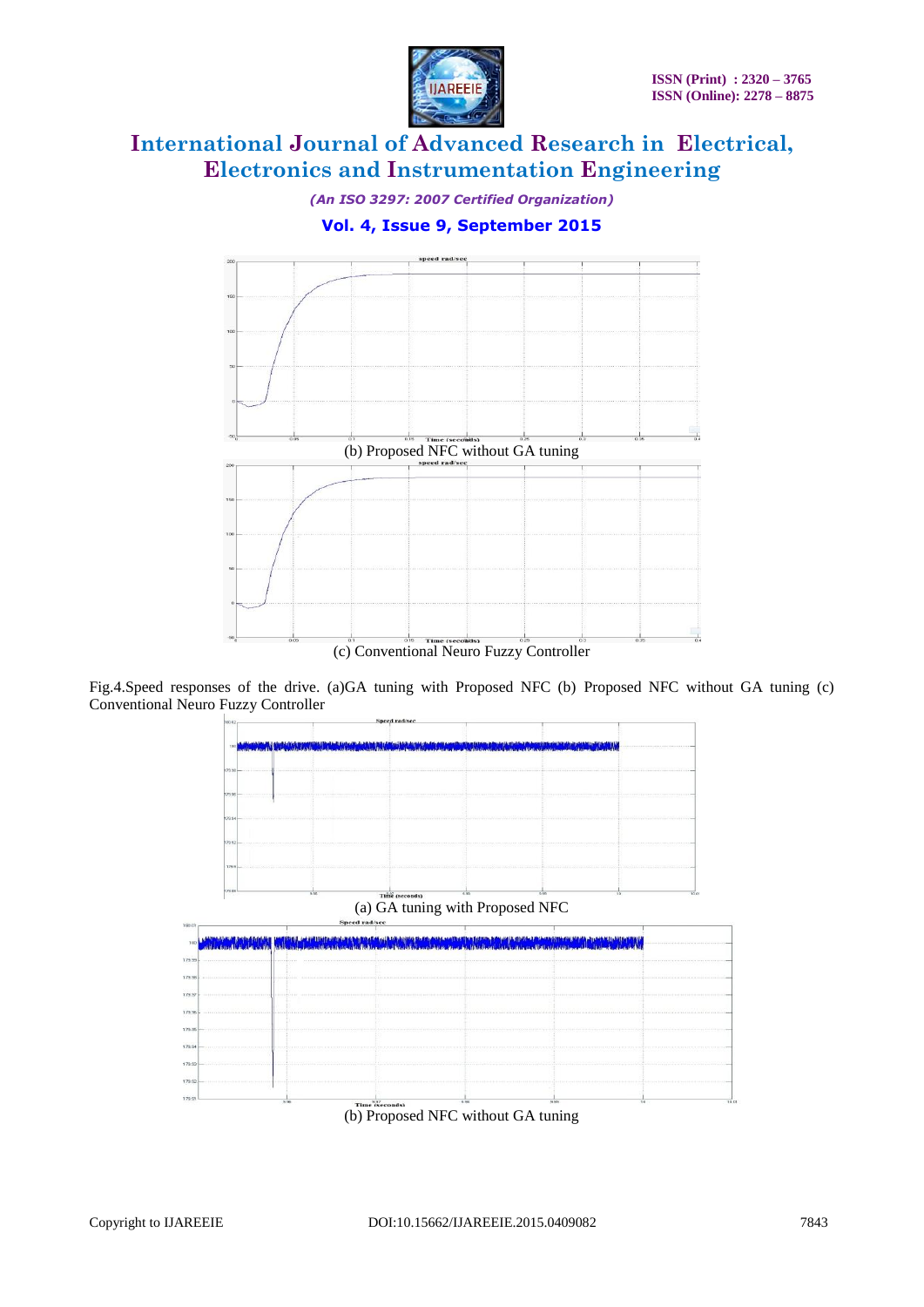

*(An ISO 3297: 2007 Certified Organization)*

## **Vol. 4, Issue 9, September 2015**



Fig.5. Speed responses of the drive at step increase in load. (a) GA tuning with Proposed NFC(b) Proposed NFC without GA tuning (c) Conventional Neuro Fuzzy Controller

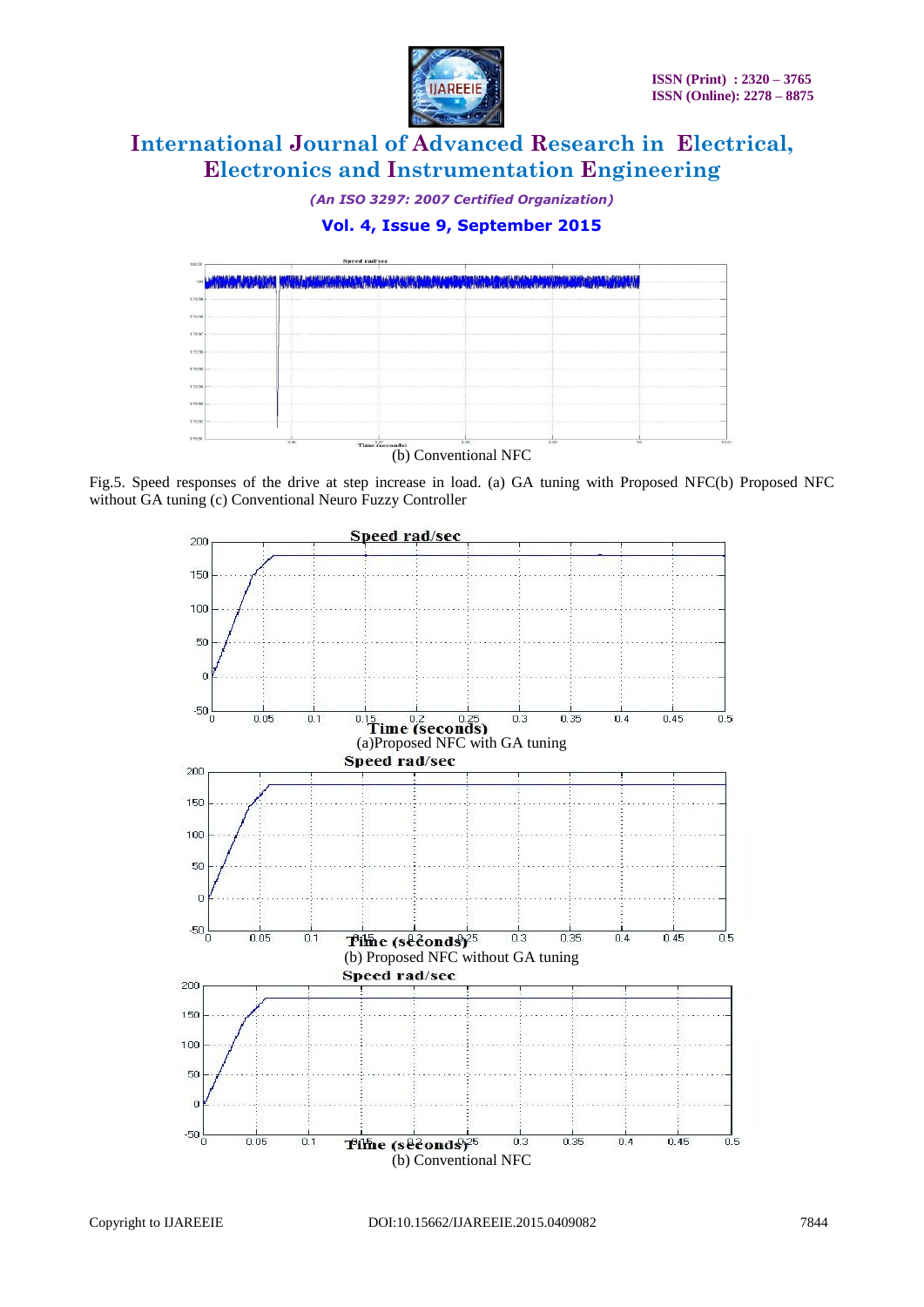

*(An ISO 3297: 2007 Certified Organization)*

### **Vol. 4, Issue 9, September 2015**

ig.6. Speed responses of IM drive at doubled rotor resistance. (a)Proposed NFC with GA tuning (b) Proposed NFC without GA tuning (c) Conventional NFC



(b)Proposed NFC without GA tuning



(c) Conventional NFC

Fig.7. Speed responses of drive with step change in speed reference from 180 rad/s to 150 rad/s and 150 rad/s to 180 rad/s. (a)GA tuning with Proposed NFC (b) Proposed NFC without GA tuning (c) Conventional NFC

#### **VII. CONCLUSION**

A new advance technique was proposed for the design of GA based neuro fuzzy controller for the induction motor drive is presented in this paper. Over a various range of operating conditions and disturbances a good dynamic response of the system were studied by using Genetic Algorithm based NFC. In order to optimise the set of un-known controller parametersa modified version of Genetic Algorithm is adapted. The structure of proposed controller is based on the self-tuning controller that can tune its control gain to be autonomous according to system parameter variations. Based on operating conditions both the weights and membership functions are tuned online in the proposed controller by using self-tuned back propagation algorithm. By adjusting the tuning rates the proposed NFC controller could also be applied to various types of motor drives in various applications. For training the weights of the neural network Back propagation Algorithm is used. GA based NFC exhibits better performance than conventional NFC from the results shown in above figures. In order to verify the effectiveness of proposed controller various simulated speed responses of